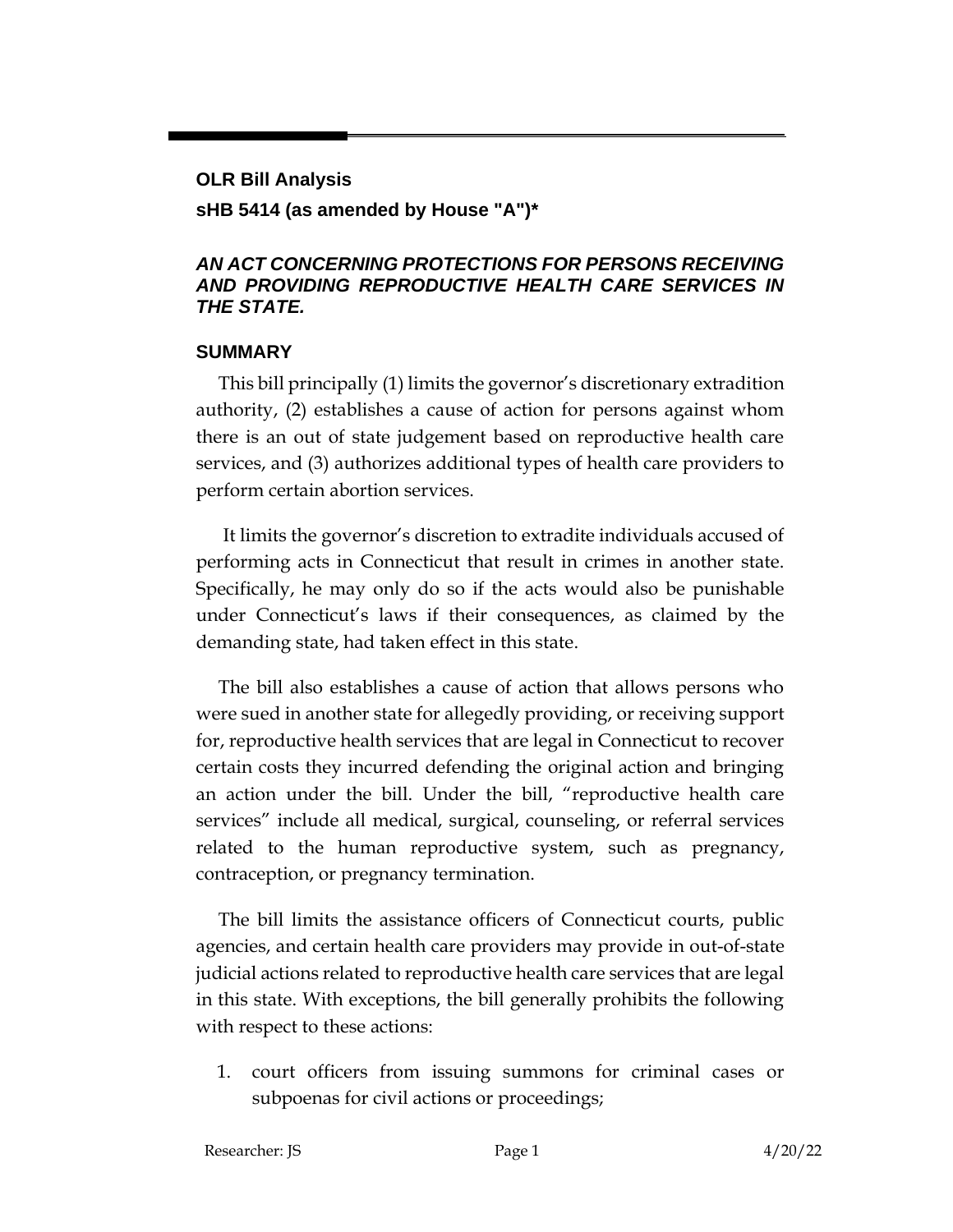- 2. public agencies, or individuals acting on their behalf, from providing information or expending resources to support an investigation seeking to impose criminal or civil liability; and
- 3. certain health care providers, payors, or information processors from disclosing protected information without written consent from a patient or an authorized legal representative.

Additionally, the bill allows advanced practice registered nurses (APRNs), nurse-midwives, and physician assistants (PAs) to perform aspiration abortions (the most common type of abortion during the first trimester). The bill also explicitly authorizes these providers to perform medication abortions, which conforms to existing practice resulting from a 2001 attorney general opinion. It specifies that these providers may perform either type of abortion in accordance with their respective licensing statutes (see BACKGROUND).

The bill correspondingly specifies that the decision to terminate a pregnancy before the viability of the fetus must be made solely by that patient in consultation with the patient's physician, APRN, nursemidwife, or PA, not just the patient and physician as under current law.

Under the bill, as under existing law, physicians may perform any type of abortion. Existing law, unchanged by the bill, prohibits an abortion from being performed after the viability of the fetus except when needed to preserve the pregnant patient's life or health.

The bill also makes technical changes to terminology.

\*House Amendment " $A$ " (1) adds the provisions authorizing APRNs, nurse-midwives, and PAs to perform certain types of abortions; (2) modifies the provision limiting the governor's extradition authority to require that a person's act, rather than crime, be one that is punishable in this state; (3) limits the cause of action created under the bill to cases where the underlying liability arose from an act, or part of an act, that occurred in this state; (4) specifies the medical record disclosure provision does not, with exceptions, impede disclosures that are allowable by state or federal laws or court rules; and (5) expands the ban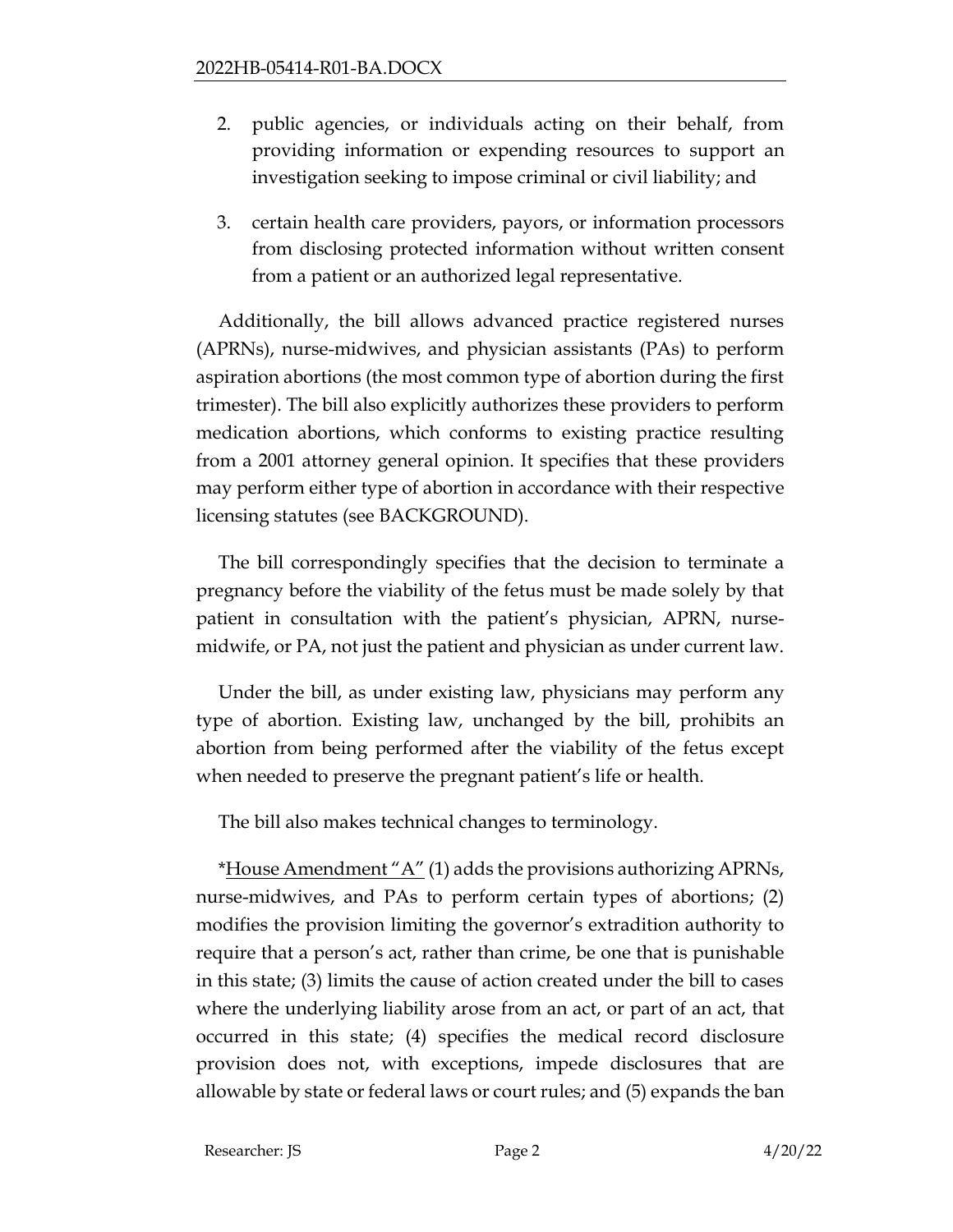on agencies assisting in certain out-of-state actions to all public agencies, rather than only state agencies, but adds an exemption for assistance in actions based on conduct that could result in liability here.

EFFECTIVE DATE: July 1, 2022

## **§ 5 — LIMITS ON NON-FUGITIVE EXTRADITIONS**

The bill limits the governor's discretion to extradite someone accused of performing an act in this state that results in a crime in another state (i.e., the person did not flee the other state as a fugitive for which federal law and the U.S. Constitution would require extradition; see BACKGROUND).

Under existing law, the executive authority (i.e., governor) of another state may demand that Connecticut's governor surrender an individual located in Connecticut who is accused of committing an act here, or in a third state, that intentionally resulted in a crime in the demanding state. And under current law, in that situation, the governor may surrender the accused. Under the bill, he may only do so if the acts for which extradition is sought would be punishable under Connecticut law if their consequences, as claimed by the demanding state, had taken effect in this state.

# **§ 1 — RECOUPERATION OF OUT-OF-STATE JUDGMENTS RELATED TO REPRODUCTIVE HEALTH SERVICES**

### *Cause of Action*

The bill creates a cause of action for persons against whom a judgment was entered in another state based on allegedly providing or receiving, or helping another person to provide or receive, or providing material support for reproductive health care services that are legal in Connecticut. For this purpose, a "person" is an individual, partnership, association, limited liability company, or corporation.

The bill applies to judgments where the person's liability in the original action was entirely or partially based on these alleged actions or any theory of vicarious, joint, several, or conspiracy liability arising from them. It allows the person to recover damages from any party that (1) brought the original action that resulted in the judgment or (2) tried to enforce it.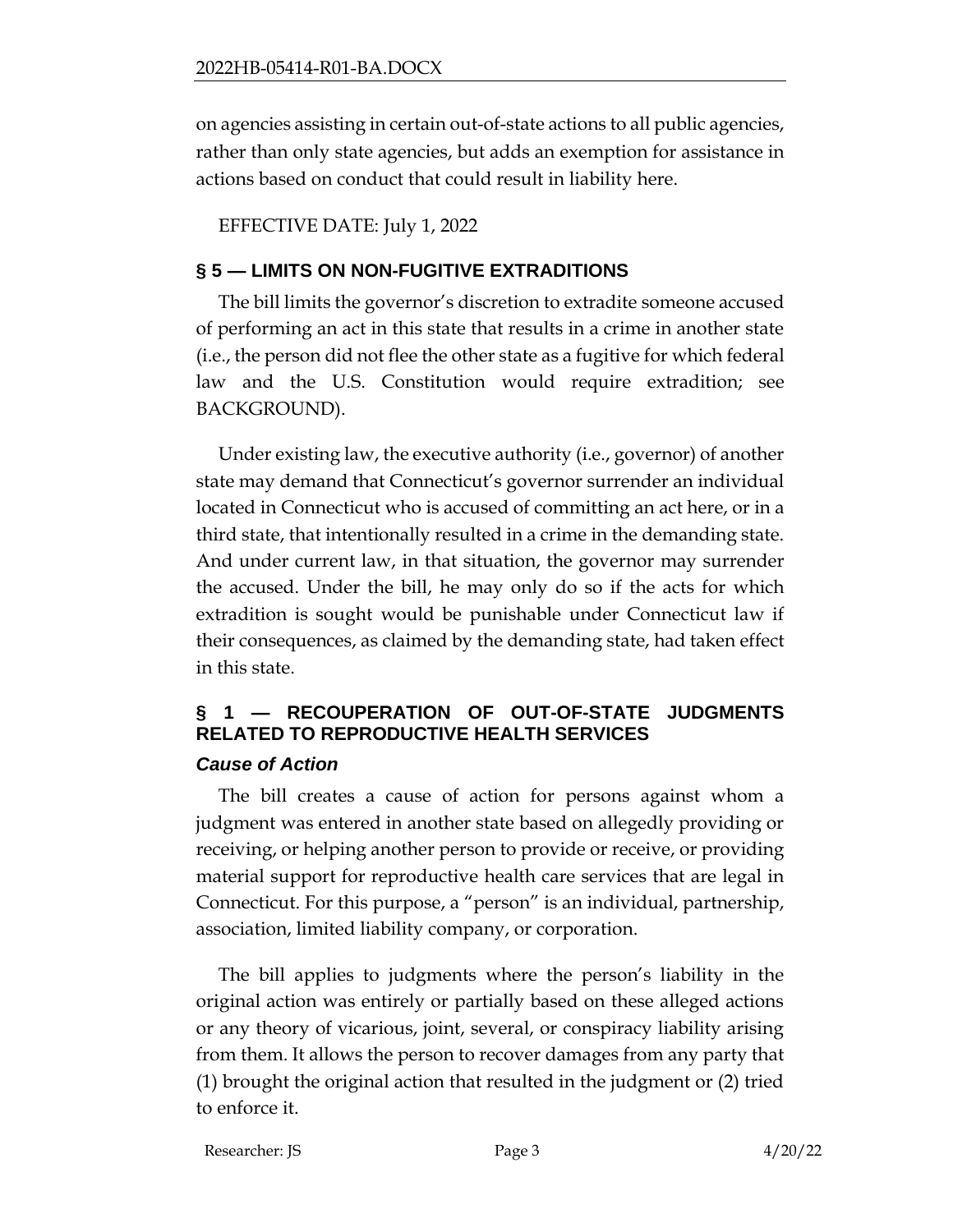Under the bill, this cause of action is unavailable if no part of the acts that formed the basis for liability occurred in Connecticut. It is also unavailable when the judgment entered in the other state is based on a claim similar to one that exists under Connecticut law and is a:

- 1. tort-, contract-, or statutory-based claim brought by a patient, or their authorized legal representative, who received the reproductive health care services, for damages the patient suffered or from another individual's loss of consortium with the patient; or
- 2. contract-based claim brought or enforced by someone with a contractual relationship with the person who is subject to the judgment.

## *Recoverable Damages*

Under the bill, the court must award a person who successfully brings an action:

- 1. just damages resulting from the original action (e.g., the amount of the judgment entered in the other state and costs, expenses, and reasonable attorney's fees spent defending the action) and
- 2. costs, expenses, and reasonable attorney's fees spent bringing the action under the bill, as the court allows.

# **§§ 3 & 4 — LIMITS ON COMPELLING WITNESS PARTICIPATION IN CERTAIN OUT-OF-STATE ACTIONS**

### *Depositions*

Under current law, judges, justices of the peace, notaries public, and Superior Court commissioners (Connecticut licensed attorneys) may subpoena and compel material witnesses to appear before (i.e., be deposed by) attorneys licensed in other jurisdictions, including for lawsuits in other states (CGS § 52-155). The bill, with two exceptions, prohibits them from issuing a subpoena that relates to reproductive health care services that are legal in Connecticut.

Under the bill's two exceptions, these court officers may issue a subpoena if it is for an out-of-state action for which a similar claim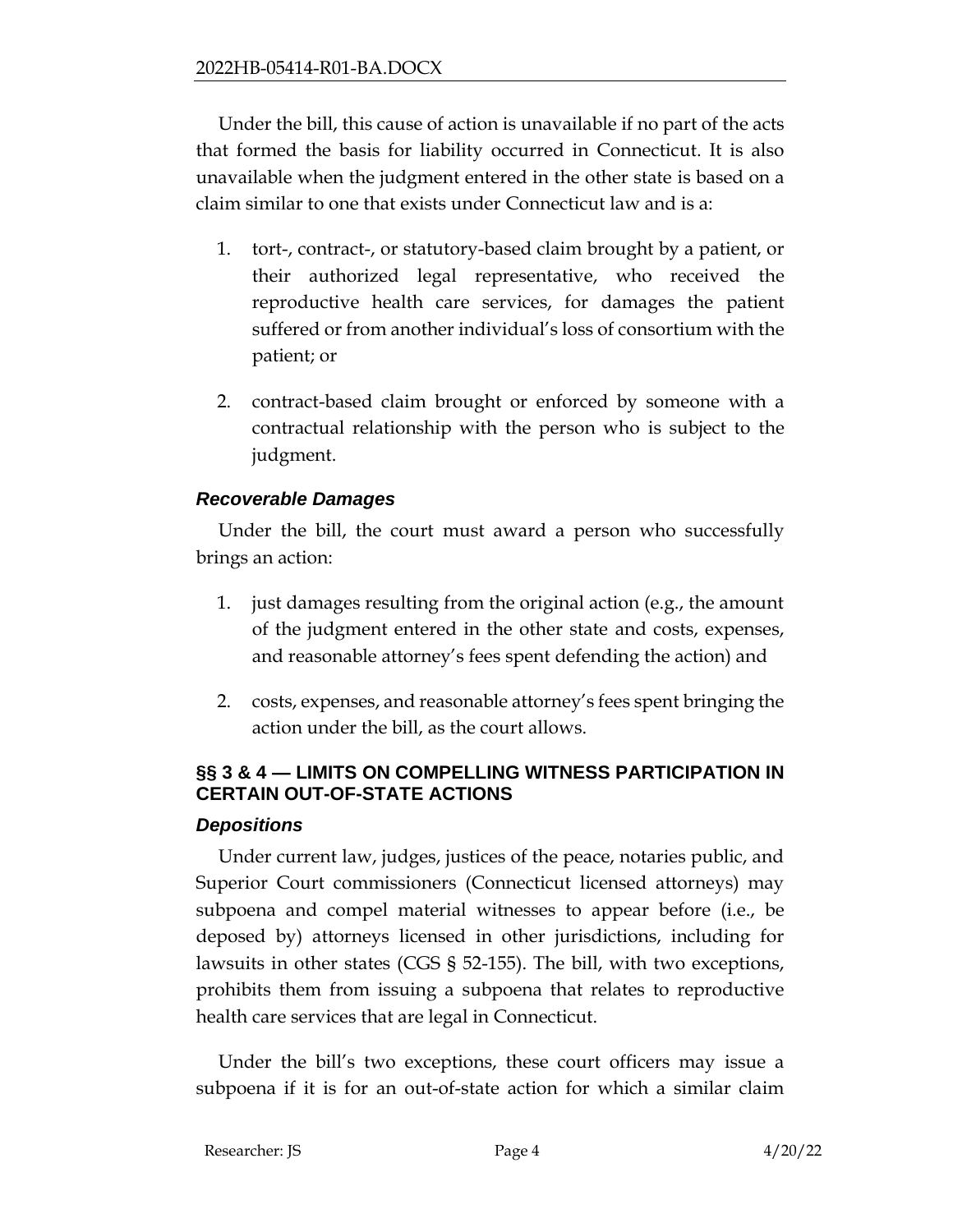would exist under Connecticut law and it is a:

- 1. tort-, contract-, or statutory-based claim brought by a patient, or their authorized legal representative, who received the reproductive health care services upon which the original lawsuit was based, for damages the patient suffered or from another individual's loss of consortium with the patient or
- 2. contract-based claim brought or enforced by someone with a contractual relationship with the person who is subject to the judgment.

## *Testimony in Criminal Cases*

Current law allows a Connecticut judge to issue a summons ordering a person located in this state to attend and testify in a criminal prosecution or grand jury investigation in another state, at that other state's request, if the person is a material witness and certain other requirements are met.

The bill prohibits Connecticut judges from issuing a summons when the other state's prosecution or investigation is for a violation of its law on providing, receiving, or assisting with reproductive health services that are legal in Connecticut. However, it allows a judge to issue a subpoena if the acts being prosecuted or investigated would also constitute an offense in this state.

# **§ 6 — LIMITS ON USE OF AGENCY RESOURCES**

The bill generally prohibits Connecticut public agencies, or people acting on their behalf (e.g., employees, appointees, officers, and officials), from providing information or using state resources to help another state's investigation or proceeding to impose civil or criminal liability on a person or entity for (1) providing, seeking, receiving, or inquiring about reproductive health care services that are legal in this state or (2) assisting another person or entity to do so. Specifically, state agencies, and those acting on their behalf, may not expend or use time, money, facilities, property, equipment, personnel, or other resources for these purposes. These prohibitions do not apply to investigations or proceedings if the conduct at issue would be subject to liability under Connecticut's laws if committed here.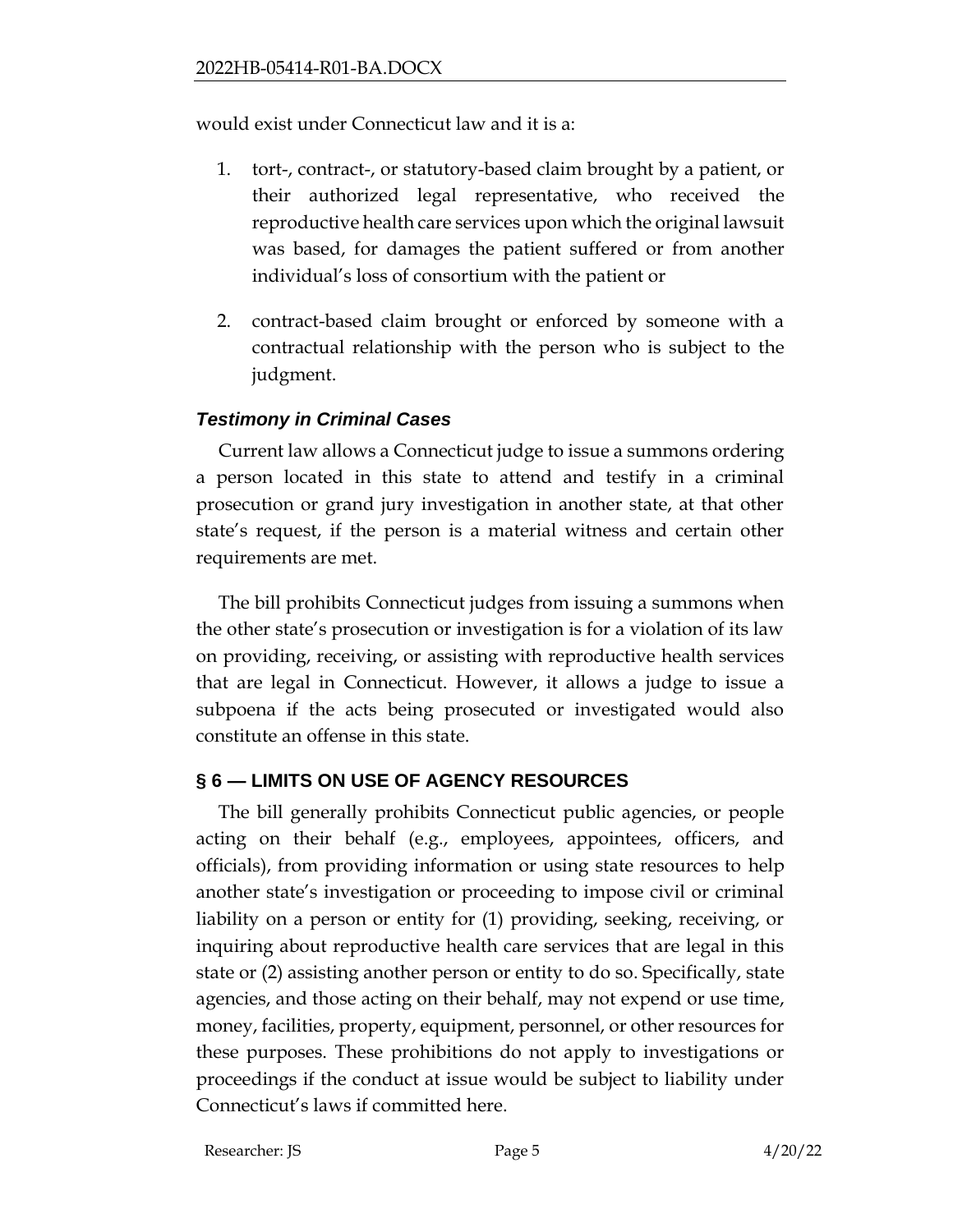Under the bill, a "public agency" is any (1) state or local governmental agency, department, institution, bureau, board, or commission, including any executive, administrative, or legislative office, and the administrative functions of any judicial office, including the Division of Public Defender Services or (2) entity that is the functional equivalent of these agencies.

## **§ 2 — PROHIBITED PATIENT INFORMATION DISCLOSURES**

The bill prohibits, with exceptions, certain covered entities that provide health care, payments, or billing services from disclosing specified information in a civil action, or a preliminary proceeding before a civil action, or a probate, legislative, or administrative proceeding. "Covered entities" are health care plans or payors; health care clearinghouses; and health care providers that electronically transmit health information pursuant to Health Insurance Portability and Accountability Act (HIPAA) regulations (45 C.F.R. § 160.103).

Without explicit written consent from the patient or patient's legal representative (e.g., conservator or guardian), the bill prohibits disclosing the following about reproductive health care services that are legal under Connecticut law:

- 1. communications made to a covered entity or obtained by it from a patient or the patient's legal representative or
- 2. information obtained by a physical examination of the patient.

It requires covered entities to inform patients or their legal representatives of the patient's right to withhold consent for these disclosures.

### *Exceptions*

Under the bill, a covered entity does not have to obtain written consent to disclose communications or information:

- 1. pursuant to state law or judicial branch court rules;
- 2. to their attorney or professional liability insurer or agent to defend against a claim, or one that is reasonably believed to occur, against the covered entity;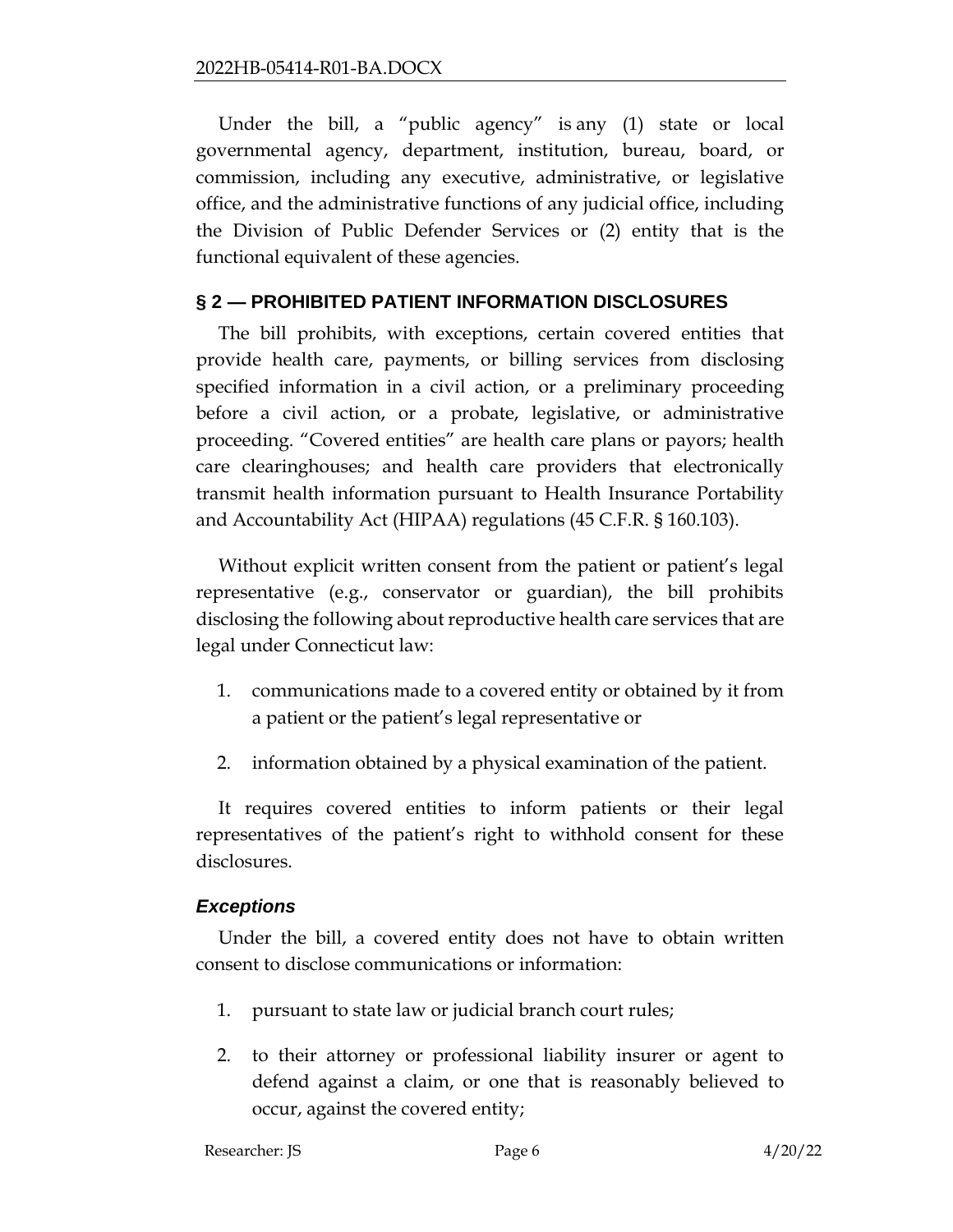- 3. to the public health commissioner if the disclosure is for a patient's records that are related to a complaint investigation; or
- 4. about the abuse of a child, elderly person, incompetent person, or person with a mental or physical disability if it is known or suspected in good faith.

The bill does not impede sharing medicals records if state or federal law or the judicial branch's court rules allows them to be shared, but it may impede subpoenas to produce, copy, or inspect records relating to reproductive health services. Additionally, it does not replace existing law's disclosure requirements for communications or records, as applicable:

- 1. between an individual and psychologist, psychiatric mental health provider, domestic violence or sexual assault counselor, marital and family therapist, or professional counselor;
- 2. disclosed by a mental health facility for approved research purposes;
- 3. to the Department Mental Health and Addiction Services (DMHAS) commissioner by facilities or individuals under contract with DMHAS;
- 4. relating to a social worker's evaluation or treatment; or
- 5. by a physician, surgeon, or other licensed health care provider in a civil action (including a related preliminary proceeding), or a probate, legislative, or administrative proceeding.

### **BACKGROUND**

# *Extraditions Required by Federal Law and the Constitution*

By law, the governor may, but is not required to, extradite a person who commits an act in this state that results in a crime in another state. But he generally does not have discretion and must extradite individuals who were present in the demanding state at the time of the alleged crime, and then fled the demanding state (i.e., "fugitives"). The U.S. Constitution's Privileges and Immunities Clause, as well as federal and state law, require that a person charged with treason or a felony or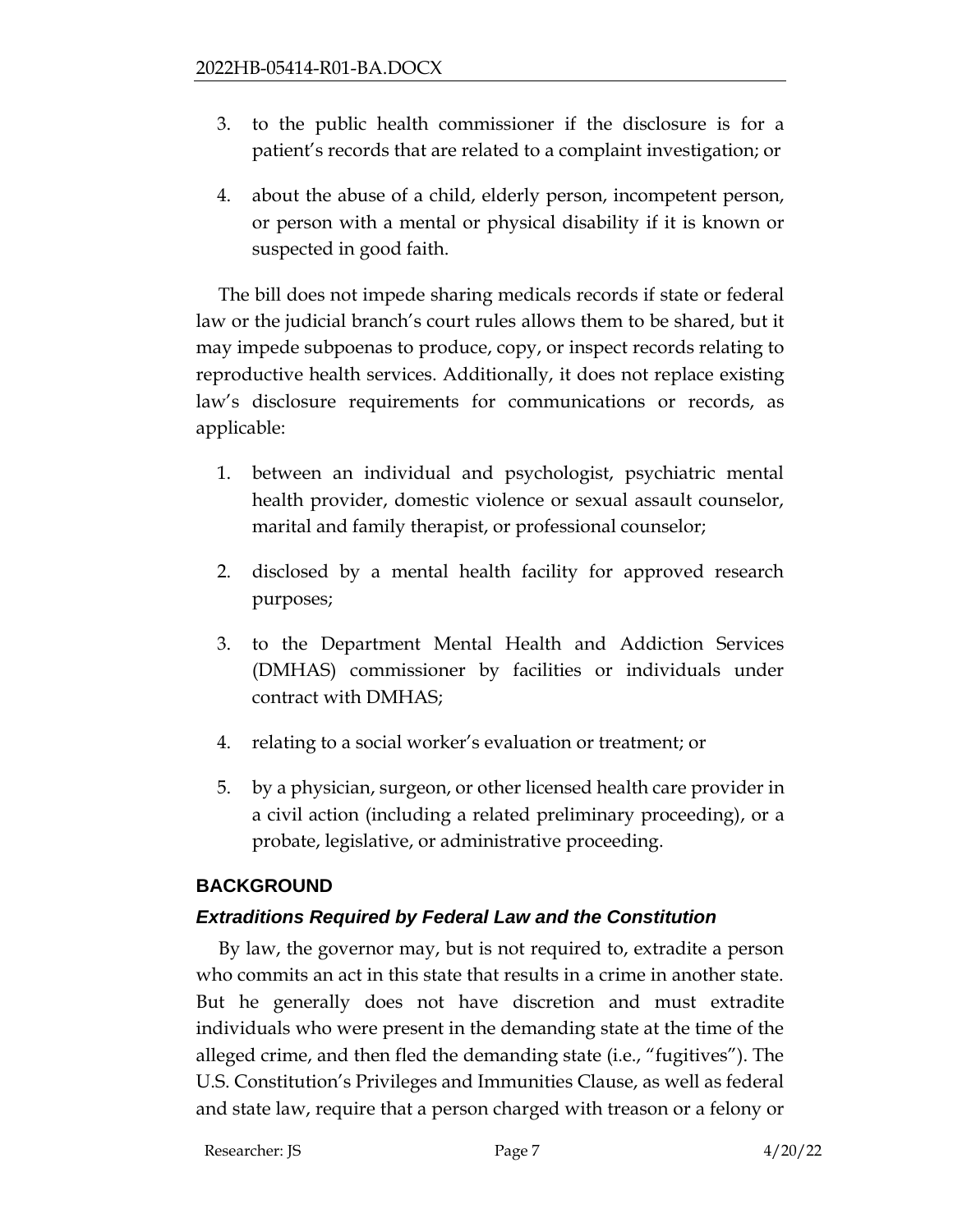other crime who flees to another state be extradited to the demanding state (see CGS § 54-159, 18 U.S.C. § 3182, and U.S. Const., art IV, § 2, cl. 2).

## *Attorney General Opinion on Medical Abortions*

Existing state regulations only expressly allow physicians to perform abortions (Conn. Agencies Regs., § 19-13-D54(a)). However, a 2001 Connecticut's attorney general opinion (2001-15) concluded that this restriction only applied to surgical abortions, and that state statutes allowing APRNs, nurse-midwives, and PAs to prescribe drugs authorized them, under certain conditions, to dispense or administer a drug that would medically terminate a pregnancy.

# *APRNs, Nurse-Midwives, and PAs*

For each of these professions, the existing licensing statutes establish, among other things, certain required relationships with other providers.

APRNs must practice in collaboration with a physician for the first three years after becoming licensed in the state. They may practice without this collaboration if they have been licensed and practicing in collaboration with a physician for at least three years with at least 2,000 hours of practice (CGS § 20-87a).

Nurse-midwives must practice within a health care system. They must have clinical relationships with obstetricians-gynecologists that provide for consultation, collaborative management, or referral, as indicated by the patient's health status (CGS § 20-86b).

Each PA must have a clearly identified supervising physician who has final responsibility for patient care and the PA's performance. The functions a physician delegates to a PA must be implemented in accordance with a written delegation agreement between them (CGS §§ 20-12c & -12d).

# *Related Bill and Resolution*

sHB 5261 (File 467), reported favorably by the Public Health Committee, contains substantially similar provisions (1) authorizing APRNs, nurse-midwives, and PAs to perform certain types of abortions